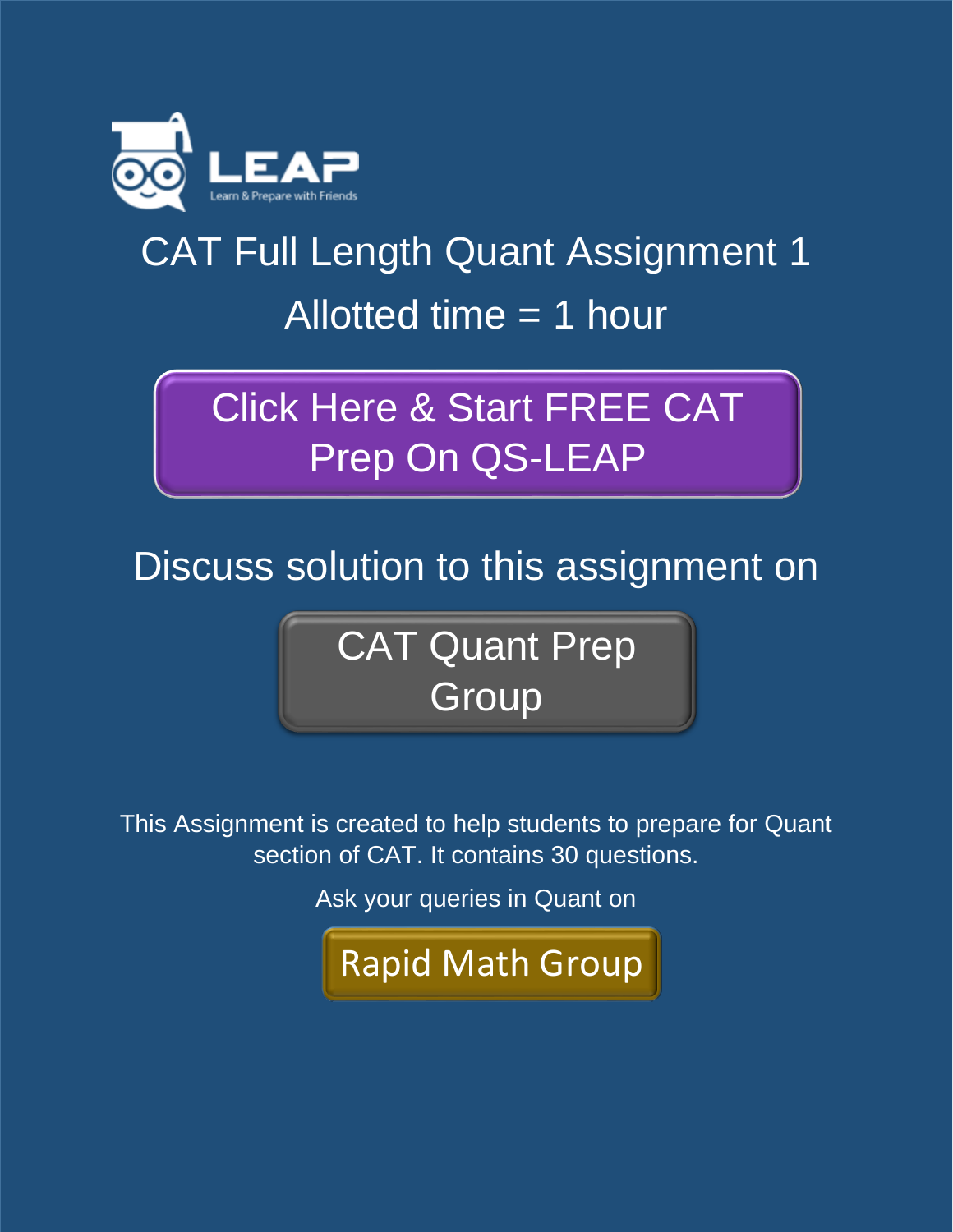1. A plant for production of Silica (SiO<sub>2</sub>) Powder has 4 infinite capacity tanks P, Q, R and S. P contains 3000 litres of the chemical, Q contains 2000 litres of the chemical and R contains 1000 and S contains 4000 litres of the chemical.

P Pumps 40 litres/minute into Q

- Q Pumps 20 litres/minute into R
- R Pumps 10 litres/minute into P
- S pumps 30 litres/minute into P

Q pumps 10 litres/minute into S

Which tank would get empty first. And what is the duration that it will take to get empty.

- *i. S and 60 minutes*
- *ii. P and 60 minutes*
- *iii. S and 50 minutes*
- *iv. S and 40 minutes*

2. Find the remainder when  $49^3 + 50^3 + 51^3 + 52^3$  is divided by 202.

- *i. 8*
- *ii. 201*
- *iii. 0*
- *iv. 100*
- 3. Two circles of radius 1 unit intersect orthogonally. Find the area common to both the circles.
	- *i.*  $\frac{1}{2} \pi 1$
	- *ii.*  $\pi 1$
	- *iii.*  $\frac{1}{2} \pi 2$
	- $iv. \quad \pi 2$
- 4. Two identical circles touch (externally) at a point. They are enclosed by a rectangle that touches both the circles. Find the ratio of perimeter of the rectangle to the perimeter of both the circles combined.
	- *i. 3/π*
	- *ii. 3/2π*
	- *iii. 1/π*
	- *iv. 4/π*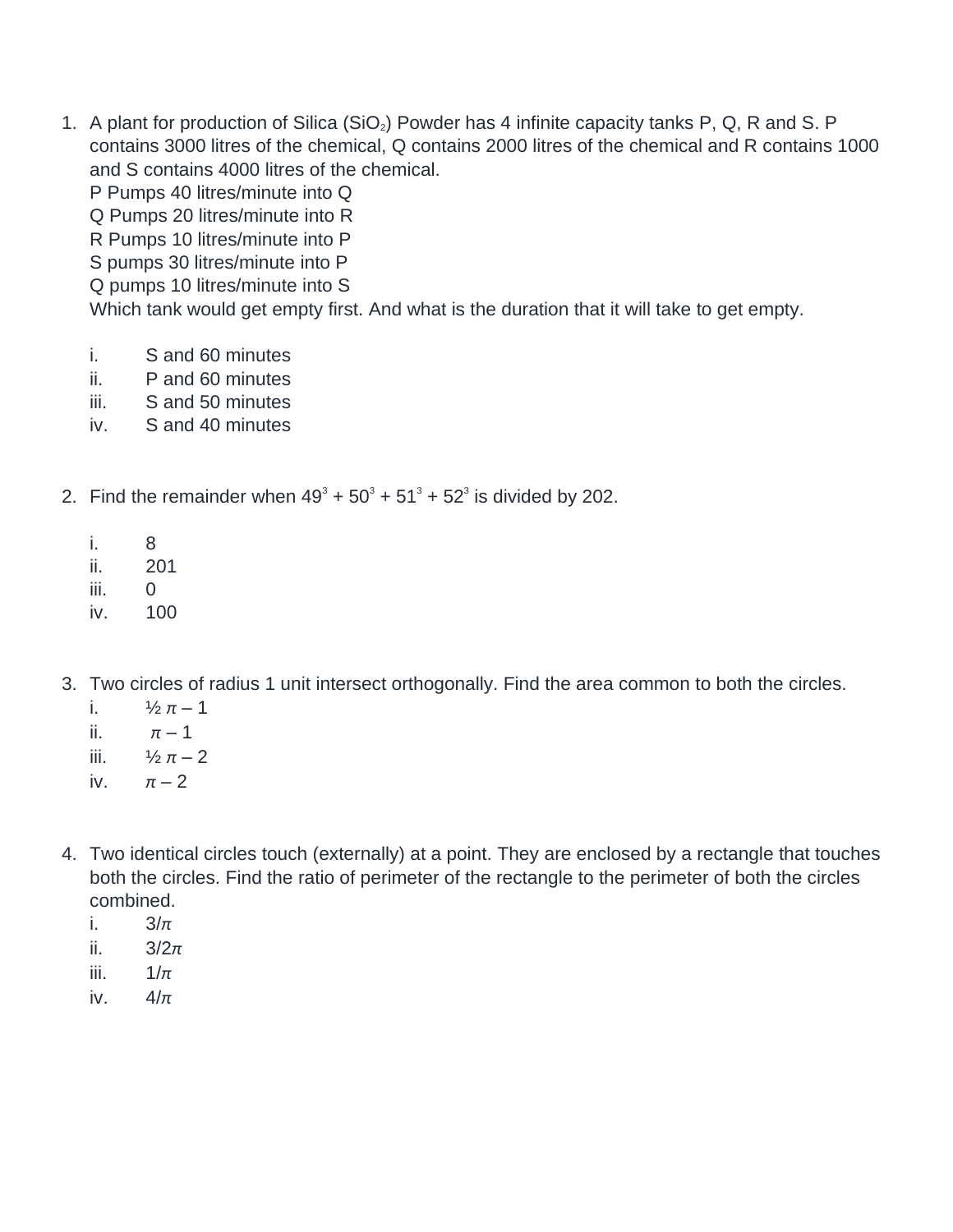- 5. At a casino in Goa, heads-up (one on one) poker tournament was played. 105 matches were played between two foreigners while 190 matches were played between two Indians. How many games were played between an Indian and a foreigner.
	- *i. 100*
	- *ii. 200*
	- *iii. 300*
	- *iv. 400*

Solve questions 6 and 7 from the instructions below.

Distance between Delhi and Lucknow is 600 km. Rajdhani express starts from Delhi at midnight with a constant speed of 60 km/hr and keeps on moving between Delhi and Lucknow non-stop. Shatabdi Express starts from Delhi at 8 a.m. with a constant speed of 100 km/hr and keeps moving between Delhi and Lucknow non-stop. Answer the following:

- 6. At what time do the two trains meet for the first time.
	- *i. 12:00 noon*
	- *ii. 12:30 p.m.*
	- *iii. 11:00 a.m.*
	- *iv. 1:00 p.m.*

## 7. At what time will Shatabdi overtake Rajdhani?

- *i. 6 p.m.*
- *ii. 8 p.m.*
- *iii. 10 p.m.*
- *iv. 11 p.m.*
- 8. For a, b and n greater than 1 and  $a b > 1$ , the expression:  $a^n-b^n$  $\frac{a^{n-p}}{a^{n-1}+b^{n-1}}$  is
	- *i. Greater than 1*
	- *ii. Between 1 and 0*
- *iii. Between 0.1 and 0*
- *iv. Between 0.1 and 1*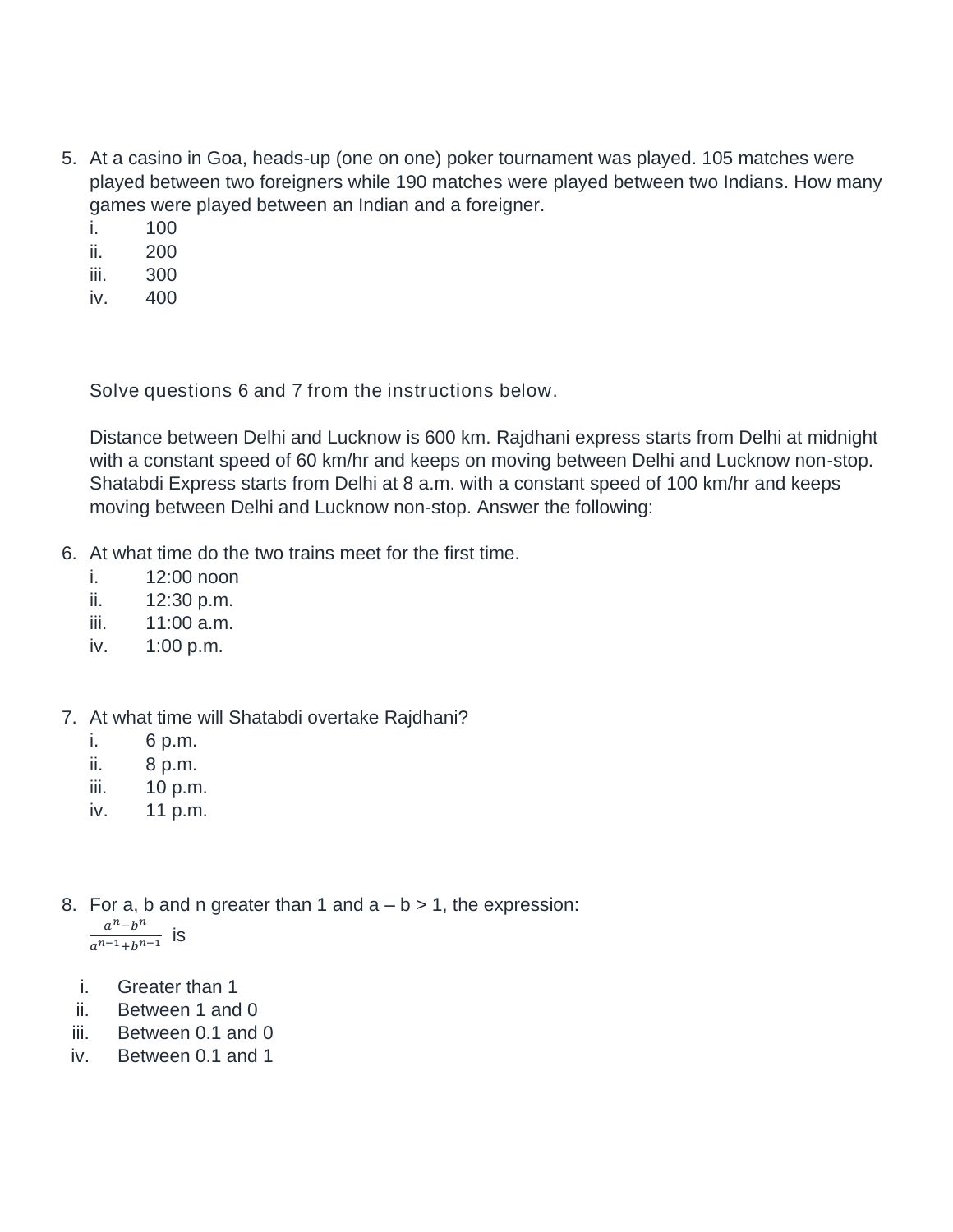- 9. Two parallel chords A and B of a circle are of lengths 16 cm and 30 cm respectively, are inside a circle of diameter 34cm. Find the distance between the chords if they are at the opposite sides of the centre.
	- *i. 21*
	- *ii. 20*
	- *iii. 22*
	- *iv. 23*
- 10.For what value of k does the equations

 $x^2 - y^2 = 0$ and  $(ax + k)^2 + y^2 = 1$  yield unique solutions

*i. ±a ii. ±√ (a<sup>2</sup> – 1) iii. ±√ (2a <sup>2</sup> – 1) iv.*  $±√(a^2 - 2)$ 

11. What is the remainder when  $12 + [(3 * 3!) + (4 * 4!) + (5 * 5!) + ... + (16 * 16')]$  is divided by 17 *i. 3 ii. 5*

- *iii. 6*
- *iv. 8*

12.Find the number of points with integral coordinates enclosed within the figure made by the lines  $x = 0$ ,  $y = 0$  and  $x + y = 12$ .

(exclude the points on the boundaries)

- *i. 32 ii. 64*
- *iii. 66*
- *iv. 128*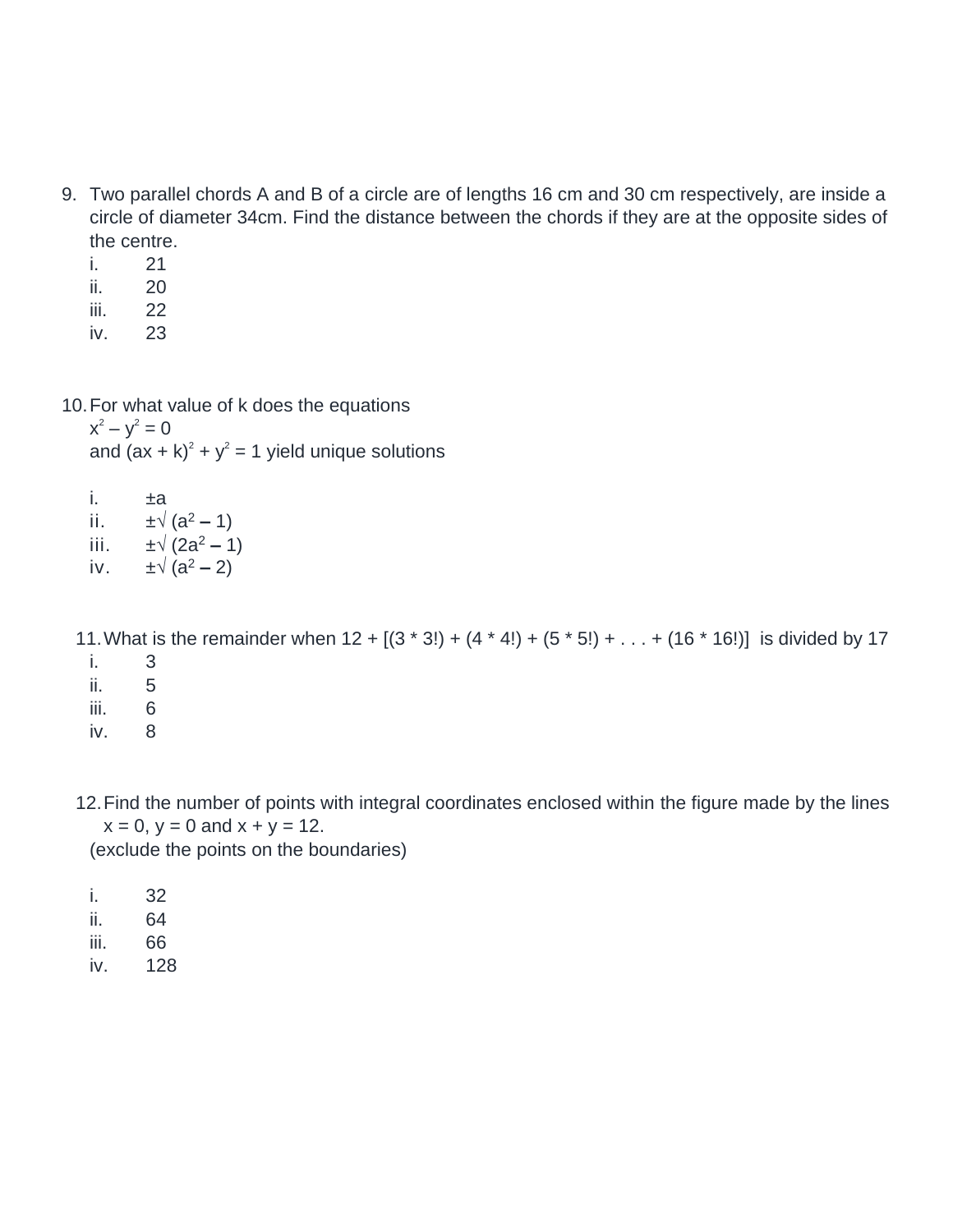13.Find the coordinate of a point equidistant from (1, -6), (5, -6) and (6, -1).

- *i. (0, 3)*
- *ii. (3, 0)*
- *iii. (3, 3)*
- *iv. (3, -3)*

```
14. If P_{k+1} = P_k + n^2 + 3n + 2If P_1 = 2Find the value of P_{100}i. 34340
```
- *ii. 343400*
- *iii. 340000*
- *iv. 343450*
- 15.Sum of 4 natural numbers (p, q, r, s) is 20. How many such sets (p, q, r, s) of 4 numbers exist?
	- *i. <sup>19</sup>C<sup>2</sup>*
	- *ii. <sup>19</sup>C<sup>3</sup>*
	- *iii.*  ${}^{20}C_2$
	- *iv. <sup>20</sup>C<sup>3</sup>*

16. What is the rightmost non-zero digit of  $70^{2016}$ ?

- *i. 3*
- *ii. 2*
- *iii. 7*
- *iv. 1*
- 17.In a game of counter-strike, there are 4 points in a straight line A, B, C, D in the same order. All the points are equidistant from each other with a distance of 1 unit. Grenades are planted between B and C. A player wants to go from A to D but would not go within 1-unit distance of the line segment BC. Find the minimum distance he has to transverse.
	- *i. π*
	- *ii. π + 1*
	- *iii. π/2 + 1*
	- *iv. π + 2*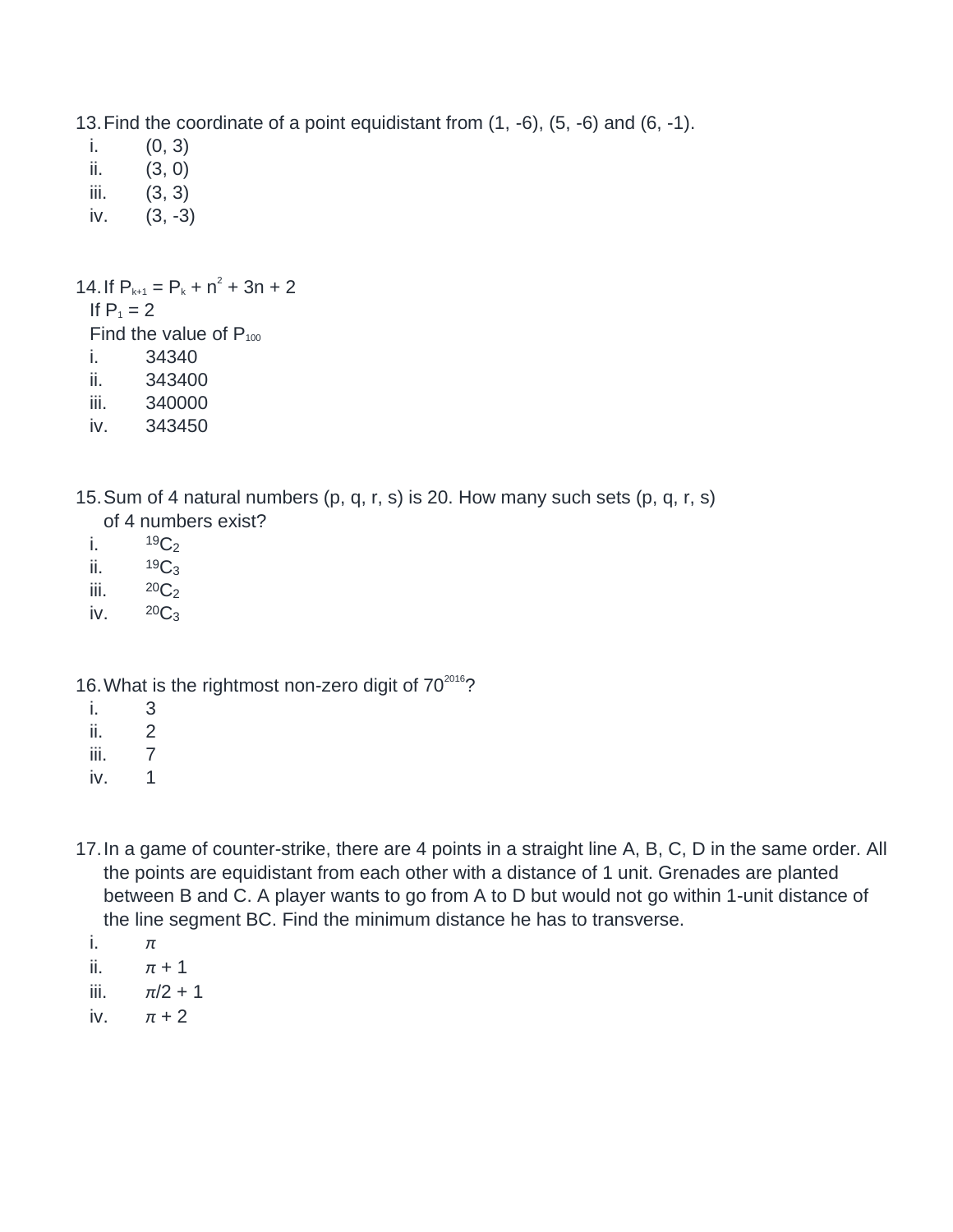18. If  $log_{0.5}(x + 12) > -2$  then which of the following is a valid x?

- *i. -12*
- *ii. 12*
- *iii. 16*
- *iv. 20*

19. If  $7^3$  and 19<sup>2</sup> are factors of a number x  $*$  21  $*$  35  $*$  95 what is the smallest possible value of x?

- *i. 135*
- *ii. 133*
- *iii. 134*
- *iv. 132*

20.If 5, 8 and 'x' are sides of an acute angled triangle, how many integer

- values of 'x' are possible?
- *i. 3*
- *ii. 4*
- *iii. 5*
- *iv. 6*

21. Product of 15 consecutive terms of a Geometric series is 2^30. Find the 8th term of the progression.

- *i. 2^2*
- *ii. 2^6*
- *iii. 2^10*
- *v. Insufficient Data*
- 22.In a QS World MBA Tour Event held in Mumbai, 15 different universities were invited. 6 universities are from Americas, 6 are from Europe and 3 are from Asia. 10 universities were given an opportunity to organize a seminar. If at least two universities from each of the 3 continents must give a seminar, in how many ways seminars can be conducted?
	- *i. 850850*
	- *ii. 850000*
	- *iii. 850900*
	- *iv. 850950*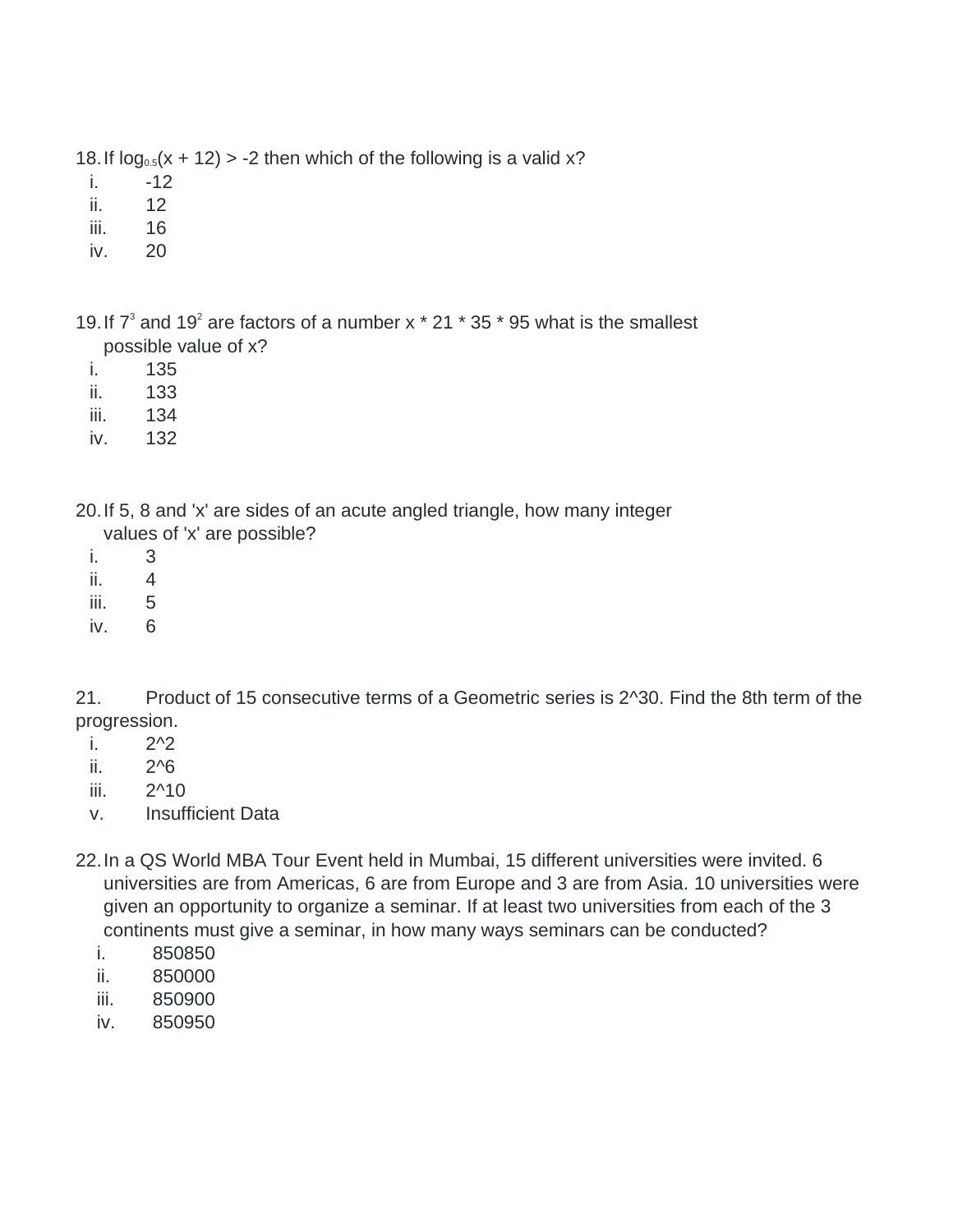- 23.How many 4 digit positive integers divisible by 5 can be formed using the digits 0, 1, 3, 5, 7, 9 such that the digits are not repeated?
	- *i. 106*
	- *ii. 107*
	- *iii. 108*
	- *iv. 109*
- 24.An isosceles trapezium with parallel sides measuring 12cm and 10cm is rotated about it axis of symmetry (within its plane). Find the volume of solid created if the height of the trapezium is 5cm.
	- *i. 1820π/3*
	- *ii. 182π/3*
	- *iii. 1000π/3*
	- *iv. 2000π/3*

25. Find the value of 
$$
\sqrt{3 + \sqrt{3 - \sqrt{3} \dots}}
$$
  
\ni. 3  
\nii. 4  
\niii. 2  
\niv. 1

26. For a function f, if  $f(k) = f^1(k)$ , Which of the following always holds true?

| Τ.   | $f(k) = 1/k$    |
|------|-----------------|
| Ш.   | $f(k) = 1$      |
| III. | $f^{-1}(k) = k$ |
|      |                 |

*iv. f -1 (k) = 1*

27. If  $f(x) = \max(2-x, x^2 + x - 6)$ , find the minimum value of  $f(x)$ .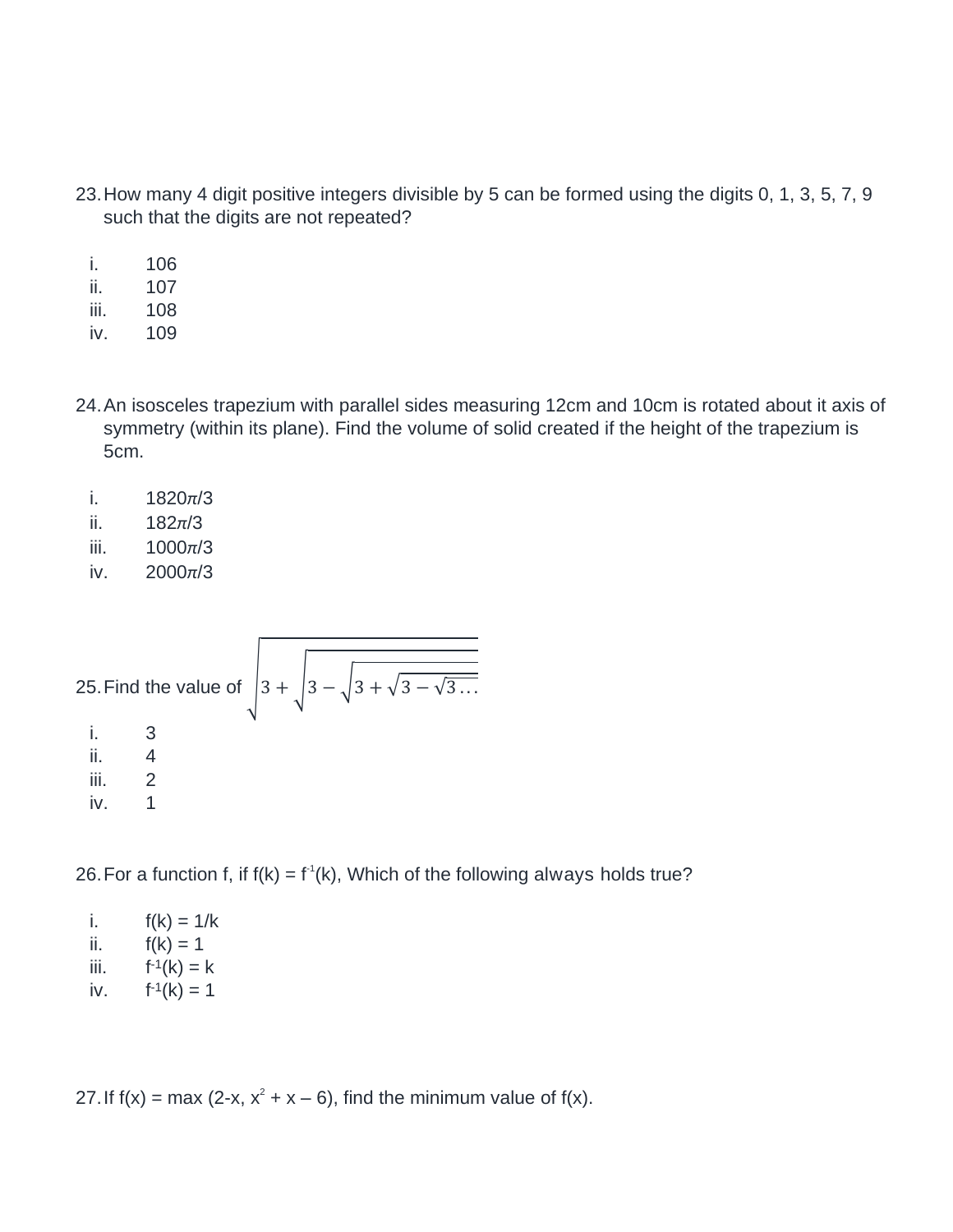- *i. -1*
- *ii. 0*
- *iii. 1*
- *iv. 2*

28.In a combined project of QS-LEAP and QS-TopMBA employees, they have to speak to 1000 students per day to get their reviews. QS-TopMBA employee can handle 40 calls/day while a QS-LEAP employee can handle 50 calls/day. QS-TopMBA employees get fixed amount Rs. 250/day, while QS-LEAP employees get fixed amount Rs. 300/day. In addition, QS-TopMBA employees get Rs. 15/call they complete and QS-LEAP employee get Rs. 10/call they complete. How many employees from QS-TopMBA should be taken in on the project if more than 7 out of 12 QS-LEAP employees have to be involved in the project and QS has to minimize the cost?

- *i. 9*
- *ii. 10*
- *iii. 11*
- *iv. 12*
- 29.Ref. to figure. How many ways are there to go from A to B without going through the path CD. Considering you can only follow the guidelines and no returning back.



*i. 13! /6! \*7! – ((7! /3! \*4!) \* (6! /3! \*3!)*